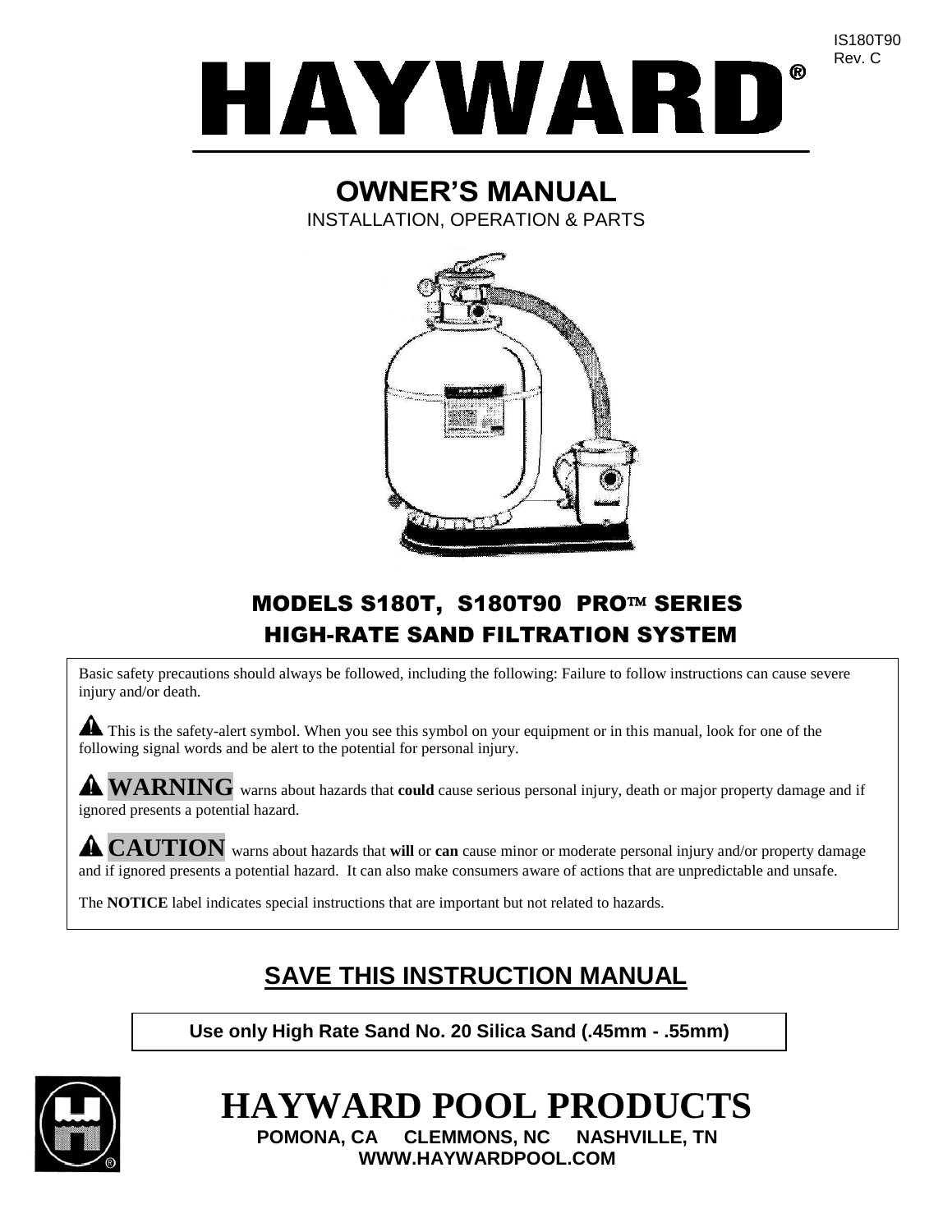

- **WARNING** - **Read and follow all instructions in this owner's manual and on the equipment. Failure to follow instructions can cause severe injury and/or death**.



# **WARNING – Suction Entrapment Hazard.**

Suction in suction outlets and/or suction outlet covers which are, damaged, broken, cracked, missing, or unsecured can cause severe injury and/or death due to the following entrapment hazards:

**Hair Entrapment**- Hair can become entangled in suction outlet cover.

**Limb Entrapment**- A limb inserted into an opening of a suction outlet sump or suction outlet cover that is damaged, broken, cracked, missing, or not securely attached can result in a mechanical bind or swelling of the limb.

**Body Suction Entrapment**- A negative pressure applied to a large portion of the body or limbs can result in an entrapment.

**Evisceration/ Disembowelment** - A negative pressure applied directly to the intestines through an unprotected suction outlet sump or suction outlet cover which is, damaged, broken, cracked, missing, or unsecured can result in evisceration/ disembowelment.

**Mechanical Entrapment**- There is potential for jewelry, swimsuit, hair decorations, finger, toe or knuckle to be caught in an opening of a suction outlet cover resulting in mechanical entrapment.



## **WARNING** - **To Reduce the risk of Entrapment Hazards:**

o When outlets are small enough to be blocked by a person, a minimum of two functioning suction outlets per pump must be installed. Suction outlets in the same plane (i.e. floor or wall), must be installed a minimum of three feet  $(3')$  [1 meter] apart, as measured from near point to near point.

- o Dual suction fittings shall be placed in such locations and distances to avoid "dual blockage" by a user.
- o Dual suction fittings shall not be located on seating areas or on the backrest for such seating areas.
- o The maximum system flow rate shall not exceed the flow rating of as listed on Table 1.
- o Never use Pool or Spa if any suction outlet component is damaged, broken, cracked, missing, or not securely attached.
- o Replace damaged, broken, cracked, missing, or not securely attached suction outlet components immediately.
- o In addition two or more suction outlets per pump installed in accordance with latest NSPI, IAF Standards and CPSC guidelines, follow all National, State, and Local codes applicable.
- o Installation of a vacuum release or vent system, which relieves entrapping suction, is recommended.

**WARNING – Failure to remove pressure test plugs and/or plugs used in winterization of the pool/spa from the suction outlets can result in an increase potential for suction entrapment as described above.**

**WARNING – Failure to keep suction outlet components clear of debris, such as leaves, dirt, hair, paper and other material can result in an increase potential for suction entrapment as described above.**

**WARNING – Suction outlet components have a finite life, the cover/grate should be inspected frequently and replaced at least every ten years or if found to be damaged, broken, cracked, missing, or not securely attached.**

**CAUTION – Components such as the filtration system, pumps and heater must be positioned so as to prevent their being used as means of access to the pool by young children.**

**WARNING – Never operate or test the circulation system at more than 30 PSI.**

**CAUTION – All electrical wiring MUST be performed by a qualified professional, and MUST conform to local codes and regulations.**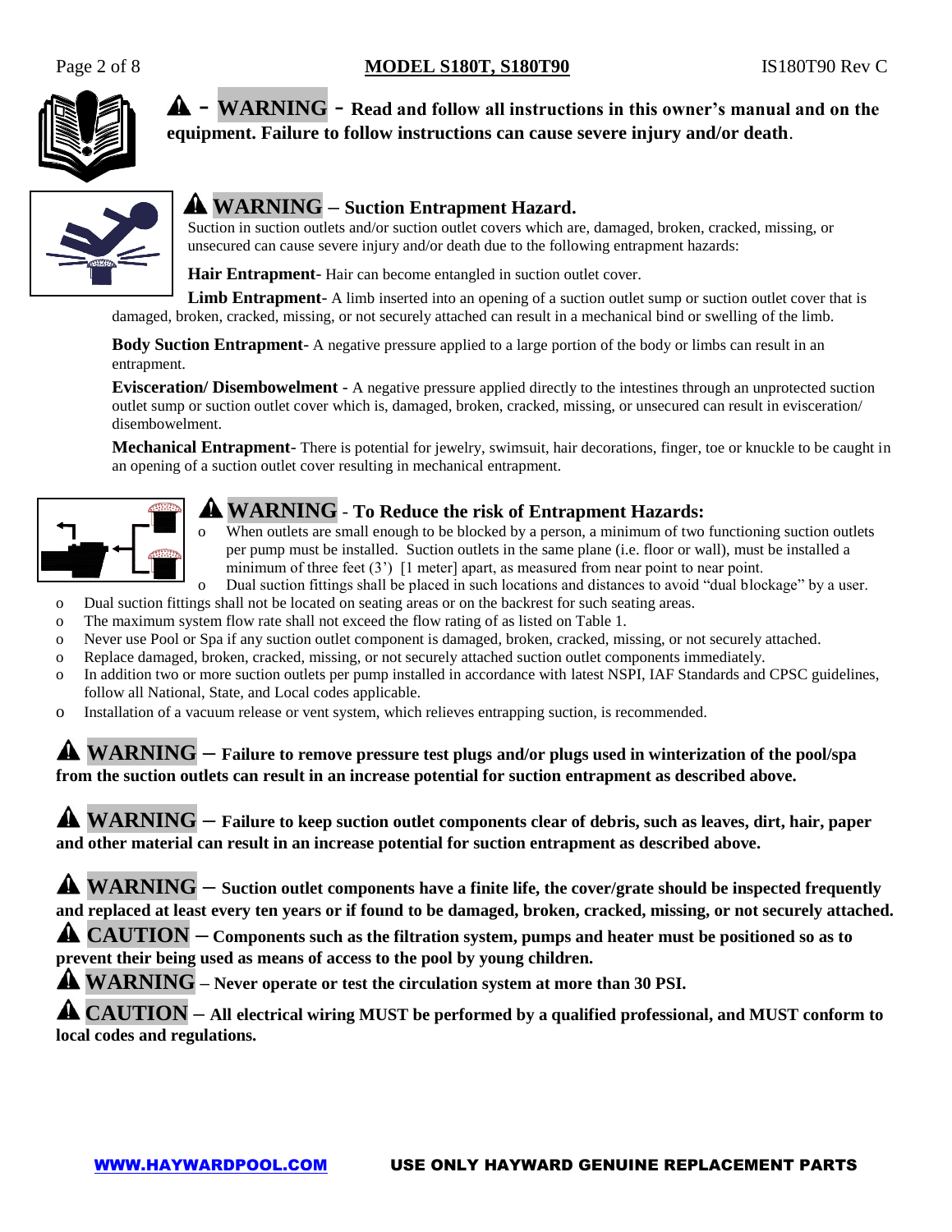

**WARNING** – **Hazardous Pressure.** Pool and spa water circulation systems operate under hazardous pressure during start up, normal operation, and after pump shut off. Stand clear of circulation system equipment during pump start up. Failure to follow safety and operation instructions could result in violent separation of the pump housing and cover, and/or filter housing and clamp due to pressure in the system, which could cause property damage, severe personal injury, or death. Before servicing pool and spa water circulation system, all system and pump controls must be in off position and filter manual air relief valve must be in open position. Before starting system pump, all system valves must be set in a

position to allow system water to return back to the pool. Do not change filter control valve position while system pump is running. Before starting system pump, fully open filter manual air relief valve. Do not close filter manual air relief valve until a steady stream of water (not air or air and water) is discharged.



**WARNING – Separation Hazard.** Failure to follow safety and operation instructions could result in violent separation of pump and/or filter components. Strainer cover must be properly secured to pump housing with strainer cover lock ring. Before servicing pool and spa circulation system, manual air relief valve must be in open position. Do not operate pool and spa circulation system if a system component is not assembled properly, damaged, or missing. Do not operate pool and spa circulation system unless filter air relief valve body is in locked position in filter upper body



**WARNING – Electrical** Ground motor before connecting to electrical power supply. Failure to ground pump motor can cause serious or fatal electrical shock hazard.

**WARNING –** Do NOT ground to a gas supply line.

**WARNING –** To avoid dangerous or fatal electrical shock, turn **OFF** power to motor before working on

electrical connections.

Your Hayward Pro Series high-rate sand filter is a high performance, totally corrosion-proof filter that blends superior flow characteristics and features with ease of operation. It represents the very latest in high-rate sand filter technology. It is virtually foolproof in design and operation and when installed, operated and maintained according to instructions, your filter will produce clear, sparkling water with only minimal attention and care.

#### **HOW IT WORKS**

Your filter uses special filter sand to remove dirt particles from pool water. Filter sand is loaded into the filter tank and functions as the permanent dirt removing media. The pool water, which contains suspended dirt particles, is pumped through your piping system and is automatically directed by the patented filter control valve to the top of the filter tank. As the pool water is pumped through the filter sand, dirt particles are trapped by the sand bed, and filtered out. The cleaned pool water is returned from the bottom of the filter tank, through the control valve and back to the pool through the piping system. This entire sequence is continuous and automatic and provides for total recirculation of pool water through your filter and piping system.

After a period of time, the accumulated dirt in the filter causes a resistance to flow, and the flow diminishes. This means it is time to clean (backwash) your filter.

With the control valve in the backwash position, the water flow is automatically reversed through the filter so that it is directed to the bottom of the tank, up through the sand, flushing the previously trapped dirt and debris out the waste line. Once the filter is backwashed (cleaned) of dirt, the control valve is manually resequenced to Rinse, and then Filter, to resume normal filtering.

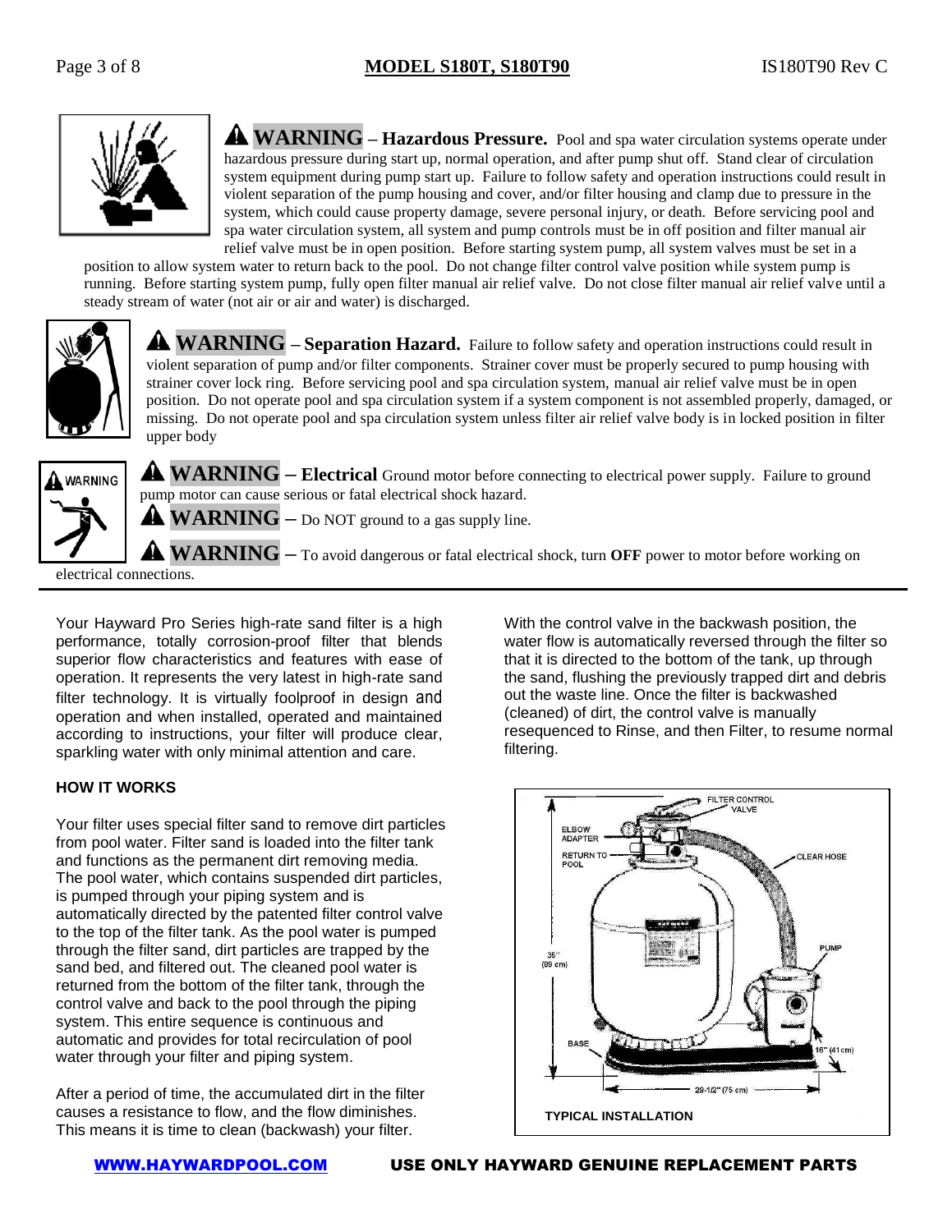#### **INSTALLATION**

Only simple tools (screwdriver and wrenches), plus pipe sealant for plastic adapters, are required to install and/or service the filter.

- 1. The filter system should be installed, not more than 6 feet above pool water level, on *a level* concrete slab, very firm ground, or equivalent, as recommended by your pool dealer. Position the filter so that the piping connections, control valve and winter drain are convenient and accessible for operation, service and winterizing.
- 2. Assemble pump and pump mounting base, to the filter according to instructions packed with the base.
- 3. Loading sand media. Filter sand media is loaded through the top opening of the filter.
	- a. Loosen flange clamp and remove Filter Control Valve (if previously installed).
	- b. Cap internal pipe with sand shield to prevent sand from entering it. Be sure pipe is securely in place in bottom underdrain hub.
	- c. We recommend filling tank approximately 1/2 way with water to provide a cushioning effect when the filter sand is poured in. This helps protect the underdrain laterals from excessive shock. (Be sure the winter drain cap is securely in place on drain pipe).

#### **NOTE: Check to confirm all laterals are in the down position before loading with sand. (See Figure A.)**

- d. Carefully pour in correct amount and grade of filter sand, as specified. (Be sure center pipe remains centered in opening). Sand surface should be leveled and should come to within 6" of the top of the filter tank. Remove sand shield from internal pipe.
- 4. Assemble Filter Control Valve to filter tank.
- a. Loosely pre-assemble both halves of the clamp with one screw and one nut, turning the nut 2 or 3 turns. Do not tighten. Wipe filter flange clean.
	- b. Insert Filter Control Valve (with valve/flange O-ring in place) into the tank neck, taking care that the center pipe slips into the hole in the bottom of the valve. Install clamp around tank and valve flange and assemble second screw and nut. Tighten just enough so that the valve may be rotated on tank for final positioning.
	- c. Carefully screw pressure gauge, with pipe tape, into 1/4"NPT tapped hole in valve body. Do not over tighten.
	- d. Wrap two turns of Teflon pipe sealant tape manufactured for plastic pipe, on the Straight adapter (12 on Fig B) and the Elbow adapter (11), starting in the clockwise direction at the first full thread with a half width overlap for the full effective thread length.
	- e. Carefully start the threaded Straight adapter (12) into the pump (16) discharge (Top Port) and hand tighten. Further tightening may not be needed to make a leakproof joint. However, never tighten more than ½ to 1 ½ turns past hand tight to avoid failure due to over tightening the joint.
	- f. Carefully start the threaded Elbow adapter (11) into the Control Valve (1) port marked PUMP and hand tighten. Further tightening may not be needed to make a leakproof joint. However, never tighten more than ½ to 1 ½ turns past hand tight to avoid failure due to over tightening the joint.
- g. Place two hose clamps (14) over clear hose (13). Fit hose over straight and elbow adapters and secure with the clamps. (HINT: If it is difficult to fit hose over adapters, place hose in hot water for several minutes. Be Careful HOT WATER can burn you). After the hose connections are made, tighten valve flange clamp with screwdriver, tapping around clamp with screwdriver handle to help seat valve flange clamp. Please be sure to place the vinyl protector caps over the ends of the screws.
- 5. Make return to pool pipe connection to control valve opening marked RETURN and complete other necessary plumbing connections, suction lines to pump, waste, etc.
- 6. Make electrical connections to pump per Pump Owners Guide instructions.
- 7. To prevent water leakage, be sure winter drain cap is securely in place and all pipe connections are tight.

## **INITIAL START-UP OF FILTER**

- 1. Be sure correct amount of filter sand media is in tank and that all connections have been made and are secure.
- 2. Depress Vari-Flo control valve handle and rotate to BACKWASH\* position. (To prevent damage to control valve seal, always depress handle before turning.)
- 3. Prime and start pump according to pump instructions (be sure all suction and return lines are open), allowing the filter tank to fill with water.



### **WARNING: ALL SUCTION AND DISCHARGE VALVES MUST BE OPEN WHEN STARTING THE SYSTEM. FAILURE TO DO SO COULD CAUSE SEVERE PERSONAL INJURY.**

Once water flow is steady out the waste line, run the pump for at least 2 minutes. The initial back-washing of the filter is recommended to remove any impurities or fine sand particles in the sand media.

- 4. Turn pump off and set valve to RINSE position. Start pump and operate until water in sight glass is clear—about 1/2 to 1 minute. Turn pump off, set valve to FILTER position and restart pump. Your filter is now operating in the normal filter mode, filtering particles from the pool water.
- 5. Adjust pool suction and return valves to achieve desired flow. Check system and filter for water leaks and tighten connections, bolts, nuts, as required.
- 6. Note the initial pressure gauge reading when the filter is clean. (It will vary from pool to pool depending upon the pump and general piping system). As the filter removes dirt and impurities from the pool water, the accumulation in the filter will cause the pressure to rise and flow to diminish. When the pressure gauge reading is 8-10 PSI (0.55-0.69 BAR) higher than the initial "clean" pressure you noted, it is time to backwash (clean) the filter (see BACKWASH under Filter Control Valve Functions.)

**NOTE: During initial clean-up of the pool water it may be necessary to backwash frequently due to the unusually heavy initial dirt load in the water.**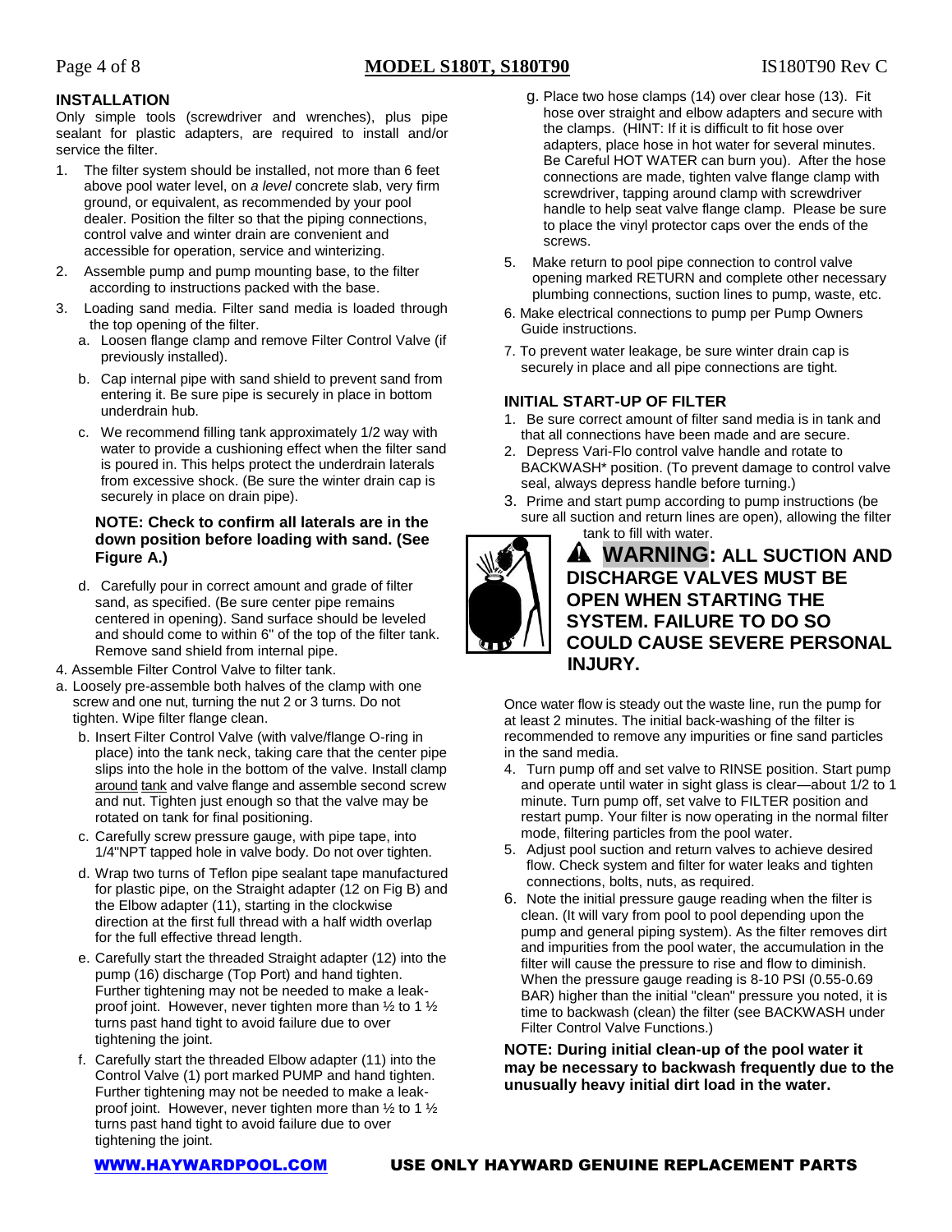### Page 5 of 8 **MODEL S180T, S180T90** IS180T90 Rev C

### SPECIFICATIONS

|                     |      | <b>EFFECTIVE</b>                 | <b>DESIGN</b> |                  |     | MAXIMUM                           |             |             | <b>REQUIRED CLEARANCE</b> |              |                      | <b>MEDIA REQUIRED</b> |    |  |
|---------------------|------|----------------------------------|---------------|------------------|-----|-----------------------------------|-------------|-------------|---------------------------|--------------|----------------------|-----------------------|----|--|
| <b>MODEL</b><br>NO. |      | <b>FILTRATION</b><br><b>AREA</b> |               | <b>FLOW RATE</b> |     | <b>WORKING</b><br><b>PRESSURE</b> |             | <b>SIDE</b> |                           | <b>ABOVE</b> | <b>TYPE</b>          | <b>AMOUNT</b>         |    |  |
|                     | ᇊ    |                                  | GPM           | ∟PM              | PSI | <b>BAR</b>                        | <b>INCH</b> | МM          | <b>INCH</b>               | MМ           | <b>FILTER SAND**</b> | LBS.                  | КG |  |
| S180T<br>S180T90    | 75،، | .16                              | 35            | 133              | 40  | 2.7                               | 18          | 460         | 18                        | 460          | $0.45 - 0.55$ mm     | 150                   | 68 |  |

**TABLE 1**

\*\*Also known as No. 20 or No. ½ Silica Sand.

 $5^{\circ}$ 

 $(13)$ 

€

 $\mathbf{1}$ 

 $\mathbf{3}$ 

8

 $\left( \overline{\mathbf{16}}\right)$ 

 $\left(15\right)$ 

1 .<br>د

 $\overline{\mathbf{4}}$ 

# ,,,,,,,,,,, iiii **FIGURE A No Part No Description** NO.<br>
1 SP0714T MULTIPORT VALVE 1 REQ'D 1 SP0714T MULTIPORT VALVE 1<br>2 ECX27081 PRESSURE GAUGE 1 2 ECX27081 PRESSURE GAUGE 1<br>3 GMX600F VALVE/TANK O-RING 1 VALVE/TANK O-RING 4 | GMX600N | FLANGE CLAMP (VALVE-TANK) | 1 5 SX202S SAND SHIELD 1  $\mathbf{9}$ b 6 | SX180DA | LATERAL ASSEMBLY W/PIPE | 1 7 | SX180AA2 | FILTER TANK W/LATERAL ASSY | 1 8 | SX200QN | LATERAL-ONE PIECE | 10 9a SX180HG DRAIN CAP ASSY (1 5/16" DIA) 9b SX180LA DRAIN CAP ASSY (1 3/4" DIA) 1<br>10 SX180K SYSTEM MOUNTING BASE 1 **SYSTEM MOUNTING BASE** 11 | SPX11050Z4 | 1<sup>1</sup>/<sub>2</sub>" ELBOW ADAPTER | 1 12 SPX1091Z2 1 ½" STRAIGHT HOSE ADAPTER 1 13 SX160Z3 HOSE<br>14 ECX18028 HOSE CLAMP 2 **HOSE CLAMP** 15 ECX1108A 5/16" X 3/4" MOUNTING SCREW KIT 2<br>16 POWER-FLO MATRIX PUMP 16 POWER-FLO MATRIX PUMP 1<br>17a SPX1250WA 6 FT CORD SET 6 FT CORD SET 17b | SPX1550WA1 | 3 FT TWIST LOCK CORD SET

**Parts Diagram** 

**FIGURE B**

NOTE: The system Base has provisions for mounting optional timer and optional Hayward chlorine feeder

**Ref**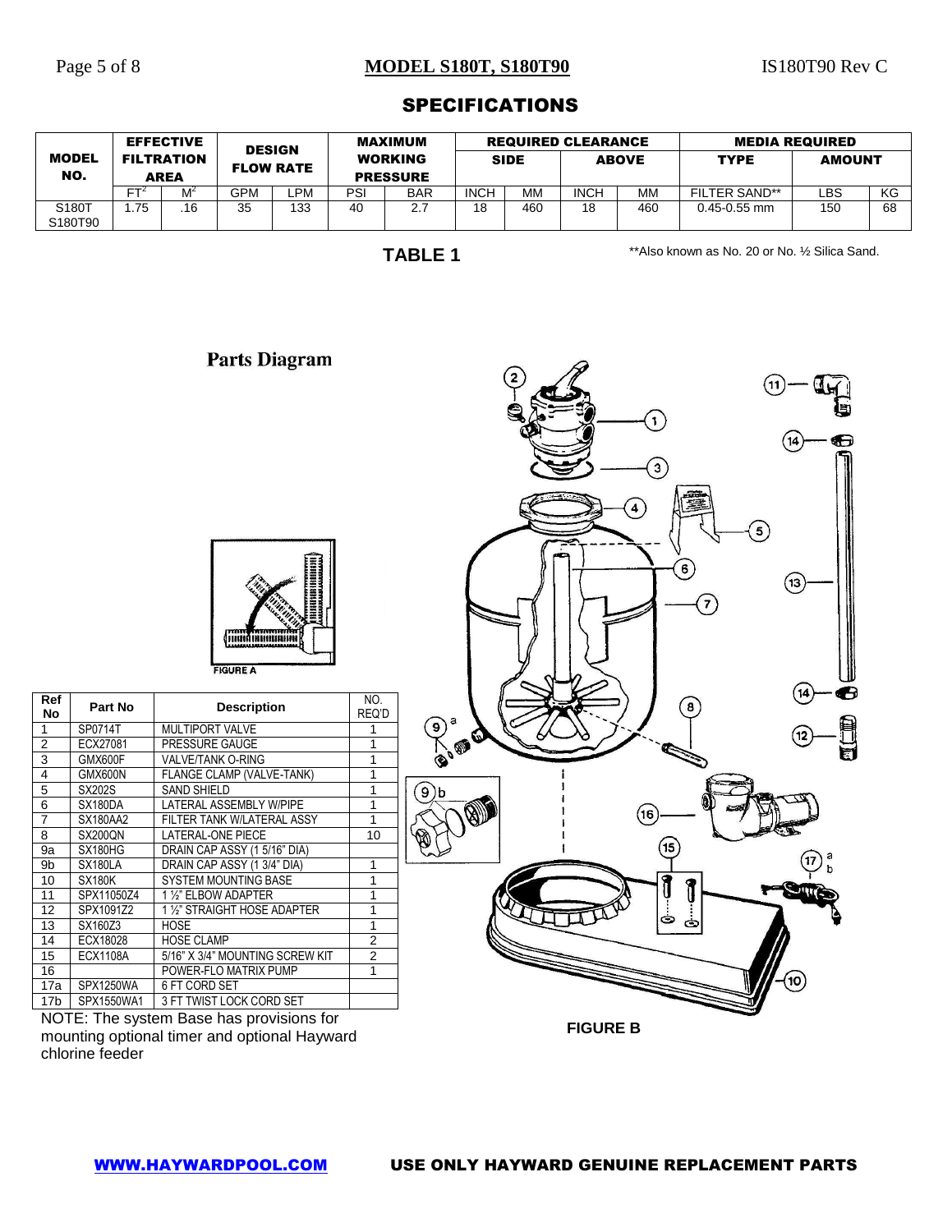# KEEP SAFETY LABELS IN GOOD CONDITION AND REPLACE IF MISSING OR DAMAGED.

**IMPORTANT: To prevent unnecessary strain on piping system and valving, always shut off pump before switching Filter Control Valve positions.**

To prevent damage to the pump and filter and for proper operation of the system, clean pump strainer and skimmer baskets regularly.

#### **FILTER CONTROL VALVE FUNCTIONS**

**FILTER**—Set valve to FILTER for normal filtering. Also use for regular vacuuming.

**BACKWASH**—For cleaning filter. When filter pressure gauge rises 8-10 PSI (0.55-0.69 BAR) above start-up (clean pressure):

Stop the pump, set valve to BACKWASH. Start pump and backwash until water in sight glass is clear. Approximately 2 minutes or less depending on dirt accumulation. Proceed to RINSE.

**RINSE—**After backwashing, with pump off, set valve to RINSE. Start pump and operate for about 1/2 to 1 minute. This ensures that all dirty water from backwashing is rinsed out of the filter to waste, preventing possible return to the pool. Stop pump, set valve to FILTER, and start pump for normal filtering.

**WASTE—**To bypass filter for draining or lowering water level and for vacuuming heavy debris directly to waste.

**RECIRCULATE**—Water is recirculated through the pool system, bypassing the filter.

**CLOSED**—Shuts off flow from pump to filter.

VACUUMING—Vacuuming can be performed directly into the filter. When vacuuming heavy debris loads, set valve to WASTE position to bypass the filter and vacuum directly out to waste.

# **HAYWARD® LIMITED WARRANTY**

This equipment was inspected before shipment from our plant. To original purchasers of this equipment, Hayward Pool Products, Inc., 620 Division Street, Elizabeth, New Jersey, warrants its products free from defects in materials and workmanship for a period of **ONE (1)** year from the date of purchase.

Parts which fail or become defective during the warranty period, except as a result of freezing, negligence, improper installation, use, or care, shall be repaired or replaced, at our option, without charge, within 90 days of the receipt of defective product, barring unforeseen delays.

To obtain warranty replacements or repair, defective components or parts should be returned, transportation paid, to the place of purchase, or to the nearest authorized Hayward service center. For further Hayward dealer or service center information, contact Hayward customer service department. No returns may be made directly to the factory without the express written authorization of Hayward Pool Products, Inc.

To original purchasers of this equipment, Hayward Pool Products, Inc. warrants its vacuum release systems to be free from defects in materials and workmanship for a period of **ONE (1)** year from the date of purchase.

Filters which become defective during the warranty period, except as a result of freezing, negligence, improper installation, use or care, shall be repaired or replaced, at our option, without charge.

All other conditions and terms of the standard warranty apply.

Hayward shall not be responsible for cartage, removal and/or reinstallation labor or any other such costs incurred in obtaining warranty replacements.

The Hayward Pool Products warranty does not apply to components manufactured by others. For such products, the warranty established by the respective manufacturer will apply.

Some states do not allow a limitation on how long an implied warranty lasts, or the exclusion or limitation of incidental or consequential damages, so the above limitation or exclusion may not apply to you.

This warranty gives you specific legal rights, and you may also have other rights, which vary from state to state.

**Hayward Pool Products, Inc. 620 Division Street**

**\*Supersedes all previous publications. Elizabeth, NJ 07207**

<sup>&#</sup>x27;NOTE: For new concrete or gunite pools, or where there is a large amount of plaster dust or debris—start filter in FILTER position (not BACKWASH) to prevent clogging of underdrain laterals.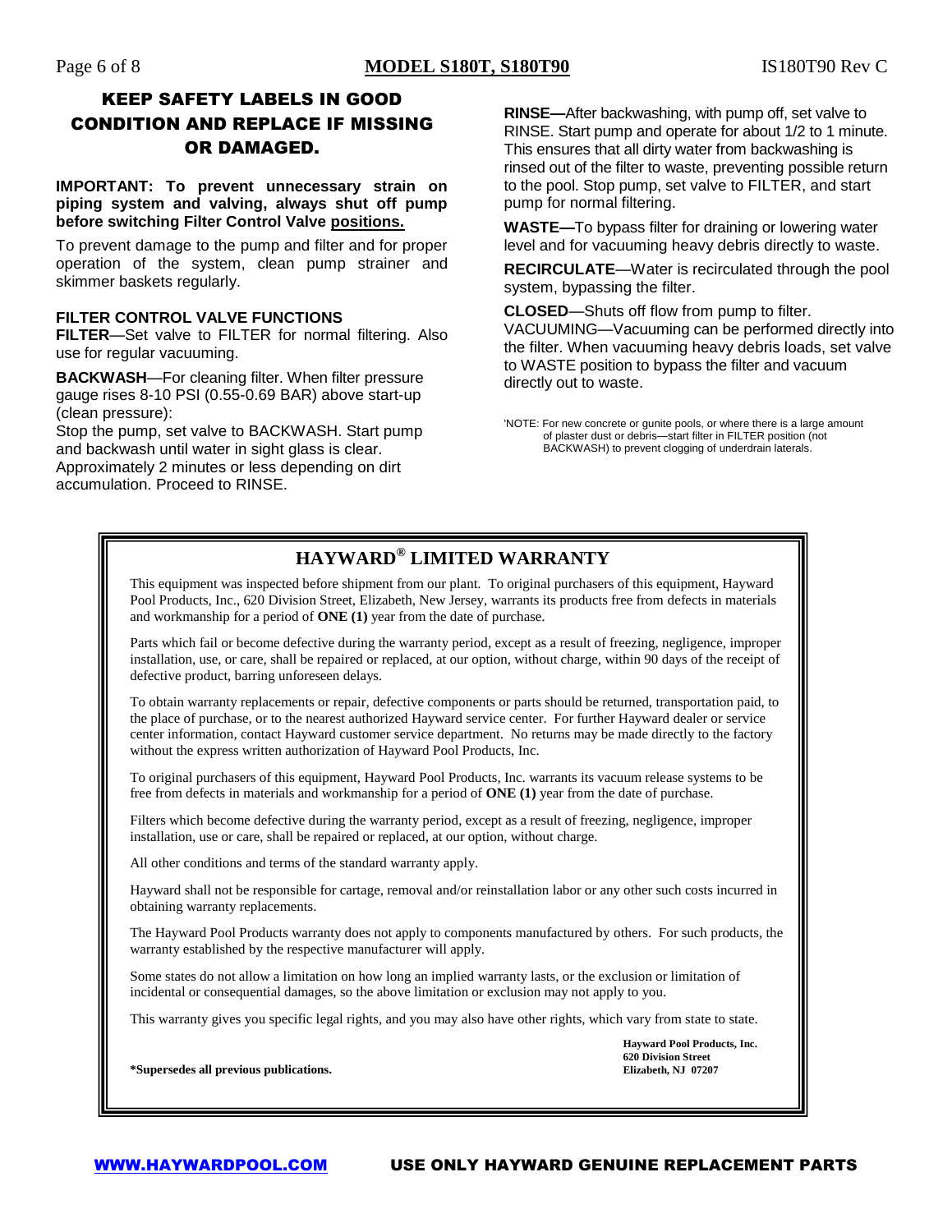#### **WINTERIZING**

- 1. Completely drain tank by unscrewing drain cap at base of filter tank. Leave cap off during winter.
- 2. Depress Vari-Flo control valve handle and rotate so as to set pointer on valve top between any two positions. This will allow water to drain from the valve. Leave valve in this "inactive" position.
- 3. Drain and winterize pump according to pump instructions.

#### **SERVICE** & **REPAIRS**

Consult your local authorized *Hayward* dealer or service center. No returns may be made directly to the factory without the expressed authorization of Hayward Pool Products, Inc.

#### **PLEASE REALIZE:**

Pure, clear swimming pool water is a combination of two factors—adequate filtration and proper water chemistry balance. One without the other will not give the clean water you desire.

Your filter system is designed for continuous operation. However, this is not necessary for most swimming pools. You can determine your filter operation schedule based on your pool size and usage. Be sure to operate your filtration system long enough each day to obtain at least one complete turnover of your pool water.

To properly sanitize your pool, maintain a free chlorine level of 1 to 3 ppm and a pH range of 7.2 to 7.6. Insufficient chlorine or an out of balance pH level will permit algae and bacteria to grow in your pool and make it difficult for your filter to properly clean the pool water.

|               | <b>LOW WATER FLOW</b>                                                                | <b>SHORT FILTER CYCLES</b>                                                        | <b>POOL WATER WON'T CLEAR UP</b>                                                |
|---------------|--------------------------------------------------------------------------------------|-----------------------------------------------------------------------------------|---------------------------------------------------------------------------------|
| <b>REMEDY</b> | 1. Check skimmer and pump<br>strainer baskets for debris.                            | 1. Check for algae in pool and<br>superchlorinate as required.                    | 1. Check chlorine, pH and total<br>alkalinity levels and adjust<br>as required. |
|               | 2. Check for restrictions in<br>intake and discharge lines.                          | 2. Be sure chlorine and pH<br>levels are in proper range<br>(adjust as required). | 2. Be sure flow rate through<br>filter is sufficient.                           |
|               | 3. Check for air leak in intake<br>line (indicated by bubbles<br>returning to pool). | 3. Check surface of filter sand<br>for crusting or caking                         | 3. Operate filter for longer periods.                                           |
|               | 4. Backwash filter.                                                                  | (remove 1 " of sand if<br>necessary).                                             | 4. Be sure Vari-Flo valve is set<br>on "Filter" position.                       |

| <b>SUGGESTED POOL CHEMISTRY LEVELS</b>        |                 |  |
|-----------------------------------------------|-----------------|--|
| рH                                            | 7.2 to 7.6      |  |
| <b>TOTAL ALKALINITY</b>                       | 80 to 120 ppm   |  |
| <b>CALCIUM HARDNESS</b>                       | 200 to 400 ppm  |  |
| <b>COMBINED CHLORINE</b>                      | 0.2 ppm Maximum |  |
| CHLORINE (STABILIZED)                         | 1.0 to 3.0 ppm  |  |
| <b>CHLORINE STABILIZER</b><br>(Cyanuric Acid) | 60 to 80 ppm    |  |

## **PROBLEM SOLVING LIST**